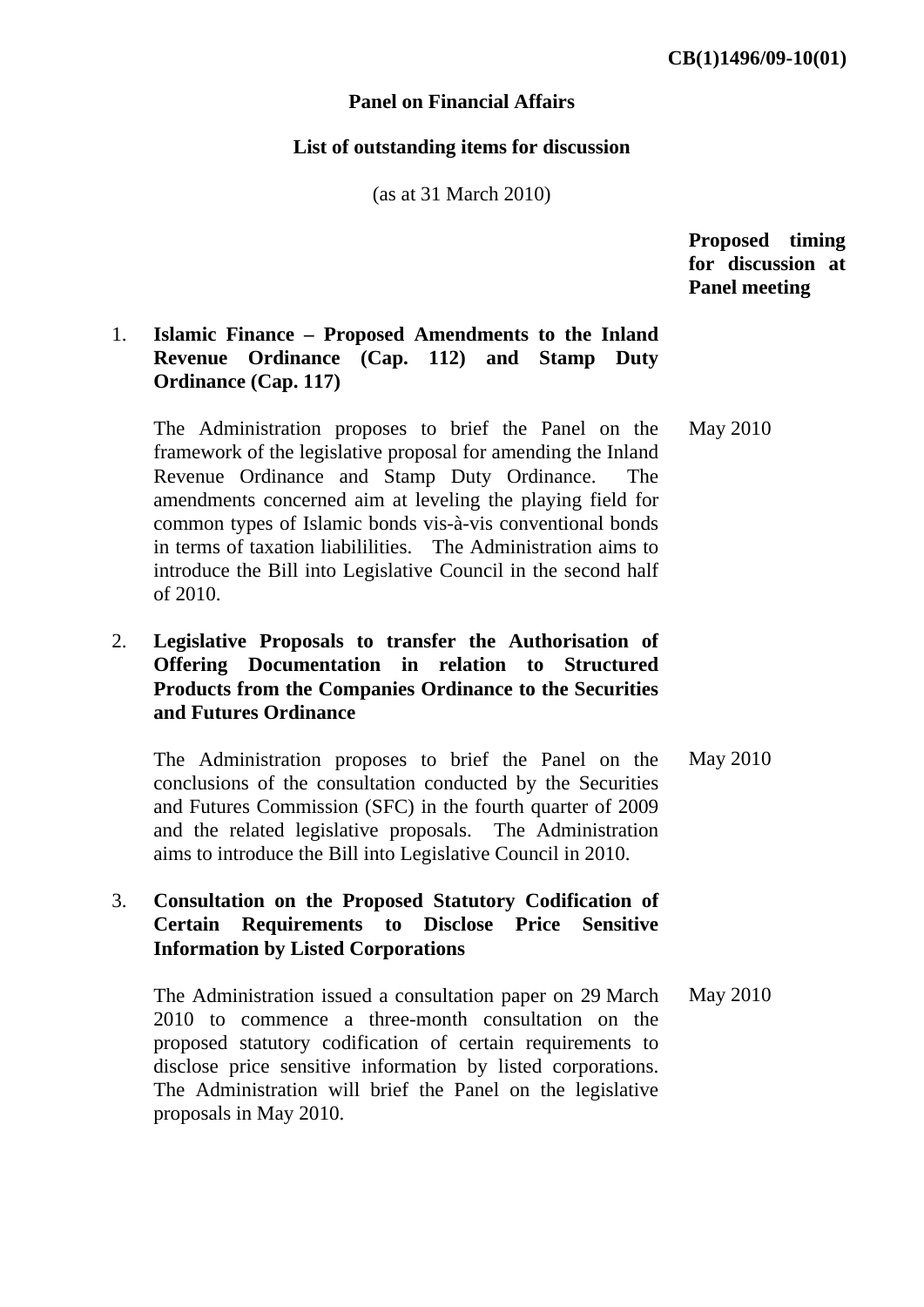# **Proposed timing for discussion at Panel meeting**

June 2010

## 4. **Briefing on the work of the Hong Kong Monetary Authority (HKMA)**

The Chief Executive of HKMA briefs the Panel on the work of HKMA on a regular basis. Such briefings are normally held in February, May and November each year. Tentatively scheduled for 20 May 2010

## 5. **Review of corporate rescue procedure legislative proposals**

The Administration proposes to brief the Panel on the public consultation feedback on corporate rescue procedure legislative proposals.

## 6. **Briefing by the Financial Secretary (FS) on Hong Kong's latest overall economic situation**

The Panel has invited FS to brief the Panel and all other LegCo Members on macro economic issues on a regular basis since mid-1999. Such briefings are normally held in June and December each year. June 2010

## 7. **Proposed establishment of an independent Insurance Authority**

The Administration proposes to consult the Panel on the proposal for establishing an independent Insurance Authority, including its functions and powers, governance structure, organization framework and funding mechanism. June/July 2010

## 8. **Proposed establishment of Policyholders' Protection Fund (PPF)**

The Panel was briefed on the proposed framework for the establishment of PPF at the meeting on 6 July 2009. The Administration proposes to consult the Panel on detailed proposals of PPF, including the scope of coverage, the levy rates and the corresponding levels of compensation, compensation limits and the target fund size, the governance framework as well as other detailed operational arrangements. July 2010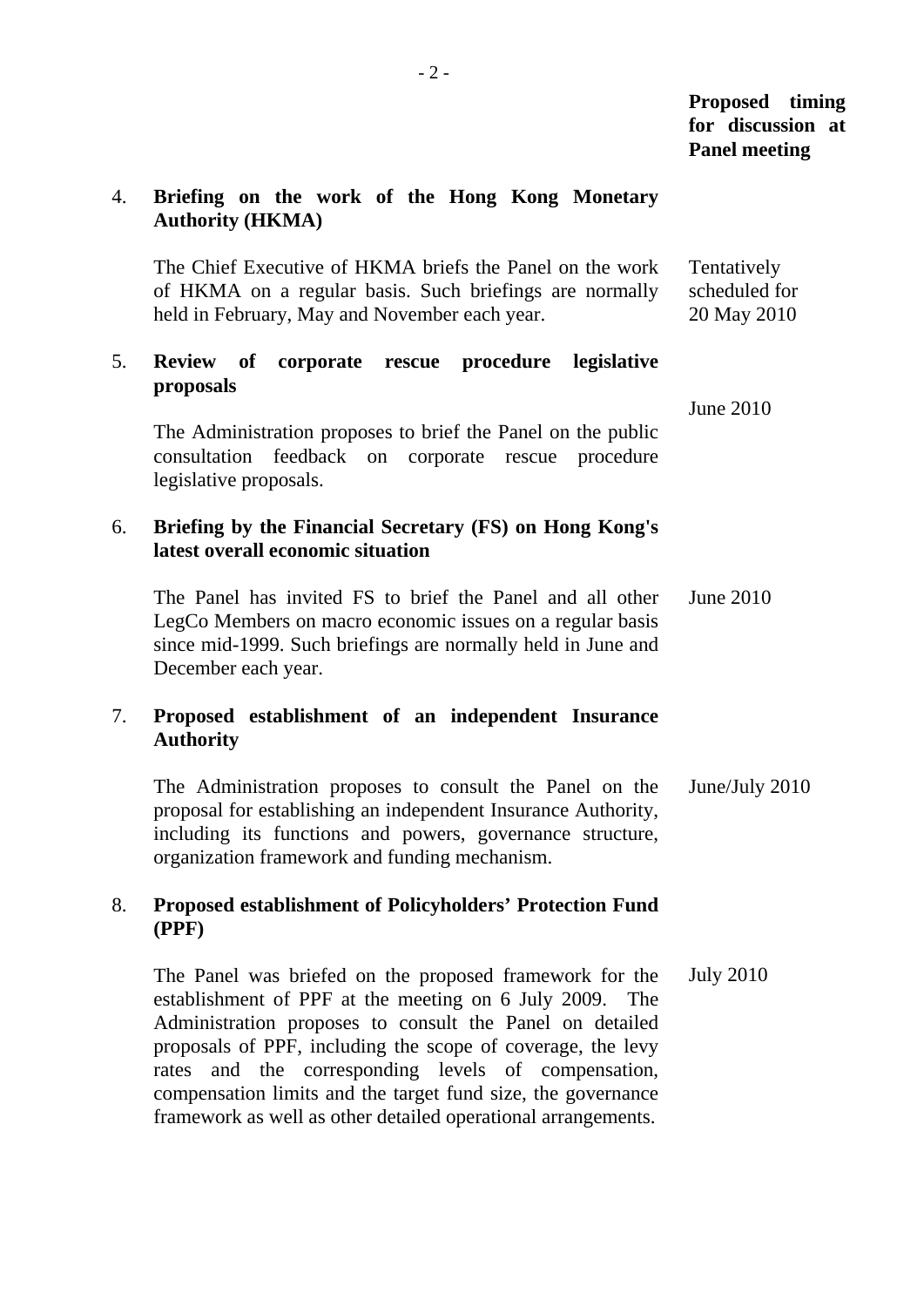**Proposed timing for discussion at Panel meeting** 

#### 9. **Companies Ordinance Rewrite**

The Administration proposes to brief on the latest progress of the rewrite of the Companies Ordinance and the legislative proposals. The Administration aims to introduce the bill into LegCo in late 2010. July 2010

#### 10. **The roles and operation of the Hong Kong Mortgage Corporation Limited (HKMC)**

The Panel discussed the roles and operation of HKMC at the meeting on 2 November 2009. After the meeting, Hon Mrs Regina IP raised further questions regarding the operation of HKMC (LC Paper No. CB(1)559/09-10 dated 2 December 2009), and HKMC provided a written response (LC Paper No. CB(1)687/09-10 dated 15 December 2009). At the Panel meeting on 4 January 2010, Mrs IP requested for further discussion of HKMC's operations. Members agreed that the item be put on this list, and if necessary, representatives from the banking sector be invited to give their views on HKMC's operations. To be confirmed

The Panel conducted a visit to HKMC on 8 February 2010. On 1 March 2010, Mrs Regina IP requested that HKMC be asked to provide information on HKMA's business projections for HKMC prior to HKMC's establishment and on whether HKMC will pursue the suggestion of providing reverse mortgage service.

## 11. **Legislative proposal to enhance the anti-money laundering regulatory regime in respect of the financial sectors**

To be confirmed

The Administration has conducted two rounds of consultation to gauge views from the financial sectors and the public on the subject. The first round consultation focused on the conceptual framework of the legislative proposals and ended in October 2009. The Administration then drew up a set of detailed proposals for the second round public consultation which ended on 6 February 2010. The Panel was briefed on the subject twice at the meetings on 11 June 2009 and 14 December 2009. At the Panel meeting on 1 March 2010, Hon Albert HO and Hon Emily LAU proposed that the Panel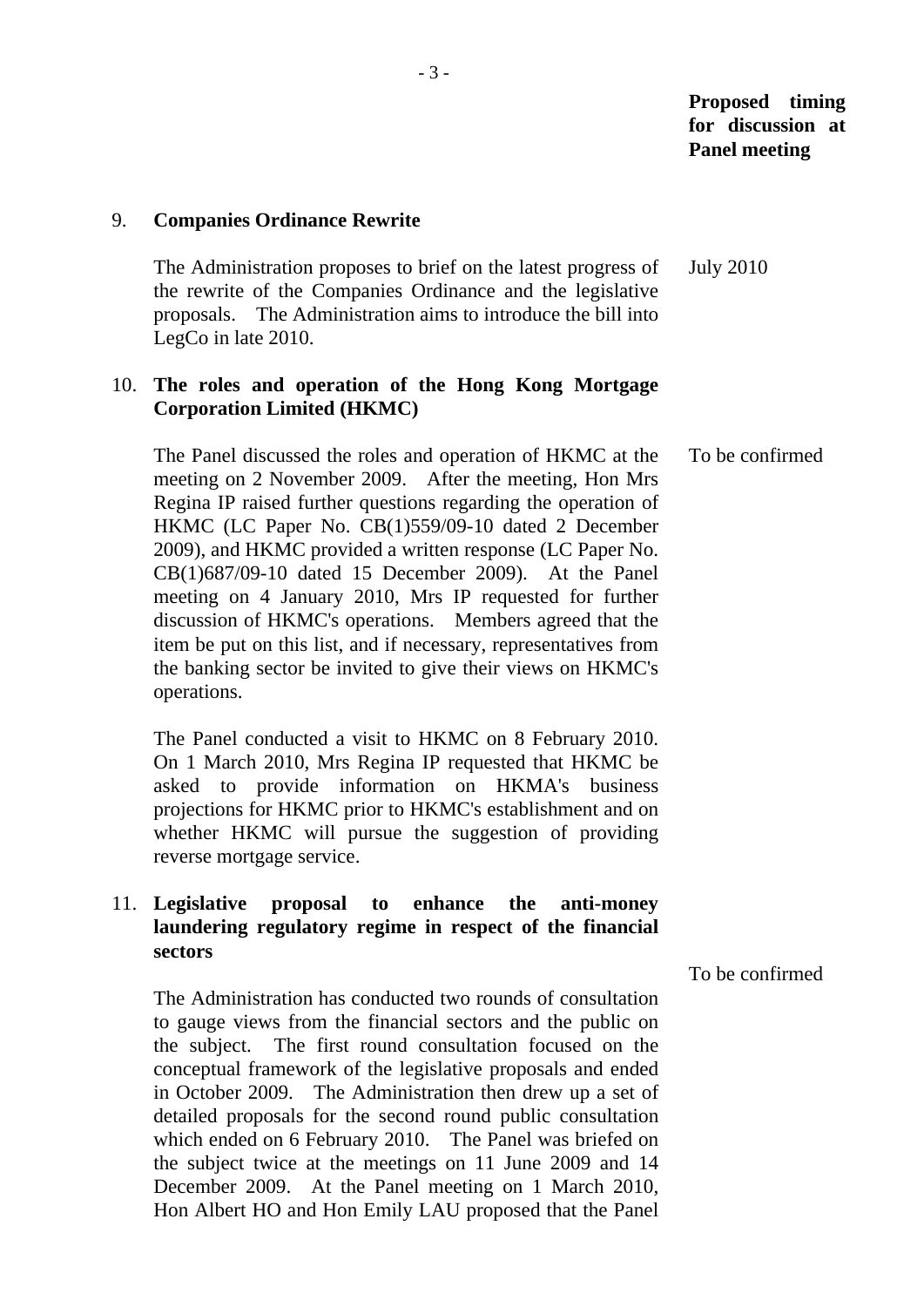# **Proposed timing for discussion at Panel meeting**

hold a hearing to receive views on the subject. The Administration has been requested to advise on the updated status and work plan regarding the subject so that the Panel could consider the appropriate timing for holding a public hearing.

## 12. **Policy response to the review of HKMA's work on banking stability**

HKMA will brief the Panel on the policy response to the review report. To be confirmed

# 13. **Review of the "abscondee" regime under the Bankruptcy Ordinance (Cap.6) (BO)**

In the course of deliberation, members of the Bills Committee on Statute Law (Miscellaneous Provisions) Bill 2007 were advised by the Administration of its plan to review the "abscondee" regime (i.e. bankrupts who left Hong Kong and could not be contacted) under BO. The Administration further advised that taking into account the policy content involved in the review, and the fact that more time would be needed to study the issue and conduct necessary research into relevant developments in other common law jurisdictions and consultations, it was not appropriate or possible to include legislative amendment proposals with respect to the "abscondee" regime as a whole in the Bill. Any proposed legislative amendments to the "abscondee" regime should be taken forward in a separate exercise. To be confirmed

Members of the Bills Committee were concerned about the timeframe for introducing the proposed legislative amendments to the "abscondee" regime and whether public consultation would be conducted. The Bills Committee agreed that the issues should be referred to the Panel for follow-up. The Administration subsequently advised that it was in the process of conducting a research on the "abscondee" regime. Depending on the results of the research in 2009, it will then be in a better position to assess the scope of necessary amendments to BO and the likely timing to pursue such amendments.